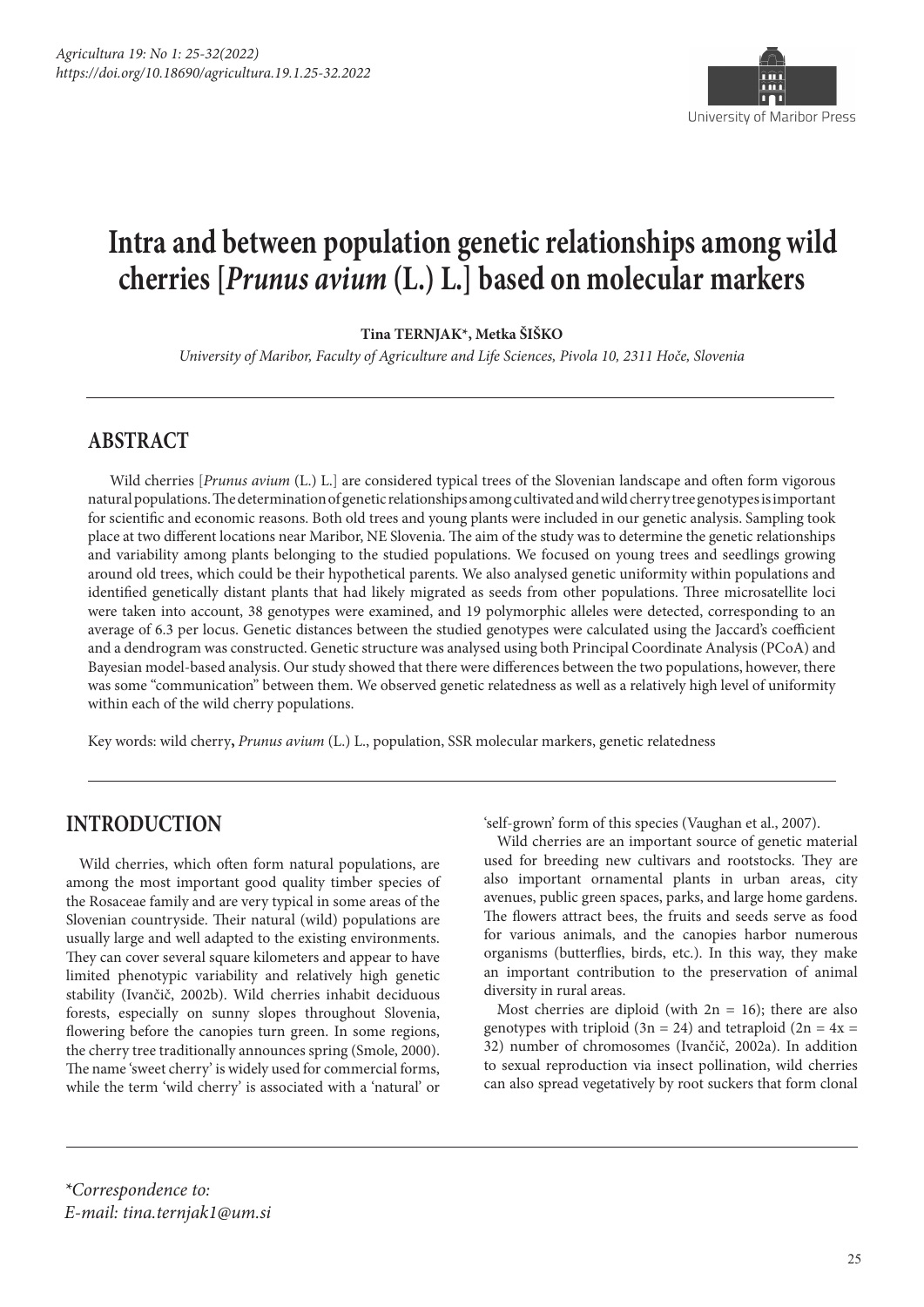groups. They are allogamous, meaning that self-fertilisation is prevented by the mechanism of self-incompatibility, controlled by a multi-allellic locus S, with gametophytic expression (Crane and Lawrence, 1928). According to Schueler et al. (2003), in natural populations, these factors have a major impact on genetic diversity and gene transfer between populations of a particular species through migration, which involves the transfer of pollen, seeds, and suckers. In the case of cherries, our observations suggest that bird-dispersed seeds are probably the most important.

The ability to distinguish between individual genotypes of cherries, both cultivated and wild, is important for sustainability, conservation and maintenance of genetic resources as well as for food production and economic reasons (Jarni et al., 2012; Antić et al., 2020). Traditional methods for determining the identity of individual cultivars (varieties) in fruit species are based on phenotypic observations, systematically presented as descriptors. Due to the large amount of data, which is often difficult to access and usually not completely reliable, as the environment, especially cultivation methods, and the age of the plants have a very strong impact (Kazija et al., 2014). Consequently, the new methods are based on a molecular approach. The use of microsatellite molecular (SSR) markers in genome mapping and DNA fingerprinting has been widely used among the cherries (Hormaza, 2002; Aka Kacar et al., 2005; De Rogatis et al., 2013) and in other economically important members of the genus *Prunus* such as: almonds, apricots, peaches, plums, etc. (Mnejja et al., 2004; Chin et al., 2014; Horvath et al., 2011).

The main objective of this study was to determine the genetic similarity within each of the two studied wild cherry populations and diversity between the two populations using SSR molecular markers. Genetic analysis included old trees and young plants growing nearby. We hypothesised that there would be differences between the two studied populations due to distance associated with altitude and soil characteristics. We also tried to determine if there was a genetic relationship between these populations that might be the result of seed transfer by birds or pollen transfer by insects. In addition, we were also interested in genetic uniformity within each population, genetic purity, and the number of strongly deviating genotypes that might be migrants from other populations.

#### **MATERIALS AND METHODS**

#### **Plant material**

In spring 2010, young and healthy leaf tissue material was collected from 38 wild cherry trees from two locations considered as different populations. The air distance between the two populations was approximately 1 km. Twenty-six samples were collected from three subpopulations (upper, lower, and lateral) located next to the Slovene Plant Gene Bank (SPGB) and compared with 12 samples from two subpopulations (upper, lower) from the location named Vila, situated above the Faculty of Agriculture and Life Sciences, Upper Pivola near Hoče, Slovenia. Five samples were taken

from old trees (5 genotypes) and the rest (33 samples, i.e., 33 genotypes) were taken from young plants growing nearby. Table 1 lists the data of the collected material, including the information about the location (GPS coordinates), the type of tree and the abbreviations used in the figures.

### **Molecular analysis**

#### *DNA isolation and molecular markers analyses*

DNA extractions from the fresh, young leaf material were performed using the CTAB protocol described by Doyle and Doyle (1987) The DNA concentration for each sample was estimated using a DNA fluorimeter TKO 100 (Hoefer, Holliston, MA). Two separate extractions per tree were performed.

A polymerase chain reaction (PCR) was used to amplify DNA sections. The total of 15  $\mu$ l reaction volume contained: genomic DNA (5 µl), deionized water (4,51 µl), 10x PCR buffer (1,5 µl), MgCl2 (1,2 µl), dNTP (1,2 µl) (Invitrogen, California, USA), 0.75 µl of each primer (forward and reverse) (Sigma-Aldrich (St. Louis, USA) and enzyme Taq polymerase (0,09 µl) (Invitrogen, California, USA). All studied accessions were analysed using three SSR-markers developed in cherry: EMPA003, EMPA004 and EMPA005 (Clarke and Tobutt, 2003). Markers were selected based on previously published results and amplification quality. PCR was performed according to the originally published protocol (Clarke and Tobutt, 2003) in a thermocycler (Biometra TProfessional, Germany). PCR products were analysed with the CEQ™8000 Genetic Analysis System (Beckman Coulter Inc., USA), according to manufacturers' instructions, using a fluorescently labeled size marker (Beckman Coulter DNA Size Standard Kit 400 bp, Brea, California, USA).

### *Data analysis*

For each SSR locus, the following measures of polymorphism were estimated: number of alleles per locus (n), number of effective alleles per locus  $(n_e)$ , observed heterozygosity  $(H_o)$ and expected heterozygosity  $(H_e)$ . Variability was calculated using the Identity 1.0 programme (Wagner & Sefc, 1999).

Genetic relatedness among the studied accessions was evaluated using the Unweighted neighbour-joining method, and structure was analysed with the Principal Coordinate Analysis (PCoA) and the Bayesian method.

Microsatellite allele data were converted to a binary matrix. Dissimilarities were calculated using the Jaccard's coefficient and the Unweighted Neighbor-Joining dendrogram was created. The PCoA calculations were based on the Euclidean distance that was used to assign each accession to a location in a two-dimensional space. DARwin 6.0.21 software (Perrier and Jacquemoud-Collet, 2006) was used to analyse the data and construct the figures for both methods. The Bayesian model-based analysis was performed using the STRUCTURE V2.3.4 software package (Pritchard et al., 2000) and admixture model with the correlated allele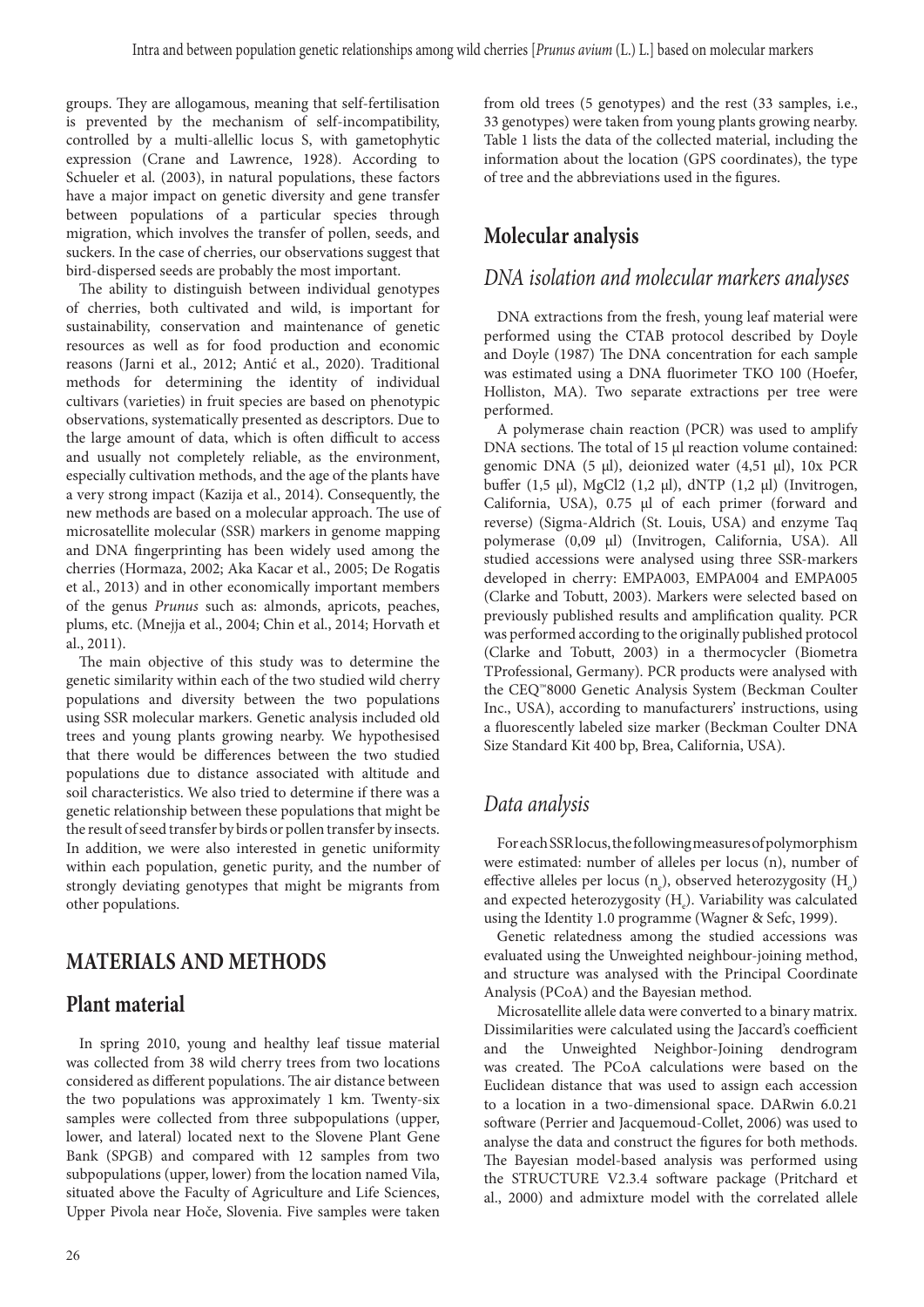| Sample           |                   | Location of the material                               |                               |            |                 |  |  |  |  |  |  |  |
|------------------|-------------------|--------------------------------------------------------|-------------------------------|------------|-----------------|--|--|--|--|--|--|--|
| $\rm No.$        | Name              | Latitude (°N)                                          | Longitude (°E)                | Note       | Abbreviation    |  |  |  |  |  |  |  |
| $\mathbf{1}$     | SPGB Upper part   | 46° 30' 29"                                            | $15^{\sf o}$ 38' $13"$        | Old tree   | 1_SPGB_UP_OLD   |  |  |  |  |  |  |  |
| $\mathbf{2}$     | SPGB Upper part   | 46° 30' 29"                                            | $15^{\rm o}$ 38' $13^{\rm o}$ | Young tree | 2_SPGB_UP       |  |  |  |  |  |  |  |
| $\mathfrak{Z}$   | SPGB Upper part   | $\prime$                                               |                               | Young tree | 3_SPGB_UP       |  |  |  |  |  |  |  |
| $\overline{4}$   | SPGB Upper part   | 46° 30' 29"                                            | $15^{\circ}$ 38' $13"$        | Young tree | 4_SPGB_UP       |  |  |  |  |  |  |  |
| 5                | SPGB Upper part   |                                                        |                               | Young tree | 5_SPGB_UP       |  |  |  |  |  |  |  |
| 6                | SPGB Upper part   | 46° 30' 29"                                            | $15^{\rm o}$ 38' $13^{\rm o}$ | Young tree | 6_SPGB_UP       |  |  |  |  |  |  |  |
| $\boldsymbol{7}$ | SPGB Upper part   | 46° 30' 29"                                            | $15^{\circ}$ 38' $13"$        | Young tree | 7_SPGB_UP       |  |  |  |  |  |  |  |
| $\, 8$           | SPGB Upper part   | 46° 30' 29"                                            | 15° 38' 13"                   | Young tree | 8_SPGB_UP       |  |  |  |  |  |  |  |
| $\overline{9}$   | SPGB Upper part   |                                                        |                               | Young tree | 9_SPGB_UP       |  |  |  |  |  |  |  |
| $10\,$           | SPGB Lower part   | $46^{\rm o}$ $30^{\rm \prime}$ $29^{\rm \prime\prime}$ | $15^{\rm o}$ 38' $12^{\rm o}$ | Young tree | 10_SPGB_LOW     |  |  |  |  |  |  |  |
| 11               | SPGB Lower part   | 46° 30' 29"                                            | 15° 38' 13"                   | Young tree | 11_SPGB_LOW     |  |  |  |  |  |  |  |
| 12               | SPGB Lower part   | 46° 30' 29"                                            | $15^{\rm o}$ 38' $13^{\rm o}$ | Young tree | 12_SPGB_LOW     |  |  |  |  |  |  |  |
| 13               | SPGB Lower part   | 46° 30' 29"                                            | $15^{\rm o}$ 38' $13^{\rm o}$ | Old tree   | 13_SPGB_LOW_OLD |  |  |  |  |  |  |  |
| $14\,$           | SPGB Lower part   | 46° 30' 29"                                            | $15^{\circ}$ 38' $13^{\circ}$ | Young tree | 14_SPGB_LOW     |  |  |  |  |  |  |  |
| 15               | SPGB Lower part   | $\sqrt{2}$                                             |                               | Young tree | 15_SPGB_LOW     |  |  |  |  |  |  |  |
| 16               | SPGB Lower part   | 46° 30' 29"                                            | $15^{\rm o}$ 38' $13^{\rm o}$ | Young tree | 16_SPGB_LOW     |  |  |  |  |  |  |  |
| $17\,$           | SPGB Lower part   | $\sqrt{\phantom{a}}$                                   |                               | Young tree | 17_SPGB_LOW     |  |  |  |  |  |  |  |
| $18\,$           | SPGB Lower part   | $\sqrt{\phantom{a}}$                                   | $\sqrt{\phantom{a}}$          | Young tree | 18_SPGB_LOW     |  |  |  |  |  |  |  |
| 19               | SPGB Lower part   |                                                        |                               | Young tree | 19_SPGB_LOW     |  |  |  |  |  |  |  |
| $20\,$           | SPGB Lateral part | 46° 30' 29"                                            | $15^{\rm o}$ 38' $11^{\rm o}$ | Old tree   | 20_SPGB_LAT_OLD |  |  |  |  |  |  |  |
| 21               | SPGB Lateral part | 46° 30' 29"                                            | $15^{\rm o}$ 38' $11^{\rm o}$ | Young tree | 21_SPGB_LAT     |  |  |  |  |  |  |  |
| 22               | SPGB Lateral part |                                                        |                               | Young tree | 22_SPGB_LAT     |  |  |  |  |  |  |  |
| 23               | SPGB Lateral part | 46° 30' 29"                                            | $15^{\rm o}$ 38' $11"$        | Young tree | 23_SPGB_LAT     |  |  |  |  |  |  |  |
| 24               | SPGB Lateral part |                                                        |                               | Young tree | 24_SPGB_LAT     |  |  |  |  |  |  |  |
| 25               | SPGB Lateral part |                                                        |                               | Young tree | 25_SPGB_LAT     |  |  |  |  |  |  |  |
| $26\,$           | SPGB Lateral part | 46° 30' 29"                                            | $15^{\rm o}$ 38' $11"$        | Young tree | 26_SPGB_LAT     |  |  |  |  |  |  |  |
| 27               | Villa Upper part  | $46^{\circ}$ $30^{\prime}$ $61^{\prime\prime}$         | $15^{\rm o}$ 38' 24"          | Young tree | 27_Villa_UP     |  |  |  |  |  |  |  |
| 28               | Villa Upper part  | $46^{\rm o}$ $30^{\prime}$ $61^{\prime\prime}$         | $15^{\rm o}$ 38' 24"          | Young tree | 28_Villa_UP     |  |  |  |  |  |  |  |
| 29               | Villa Upper part  | $46^{\circ}$ $30^{\prime}$ $60^{\prime\prime}$         | 15° 38' 25"                   | Young tree | 29_Villa_UP     |  |  |  |  |  |  |  |
| 30               | Villa Upper part  | 46° 30′ 61"                                            | $15^{\rm o}$ 38' 24"          | Old tree   | 30_Villa_UP_OLD |  |  |  |  |  |  |  |
| 31               | Villa Upper part  | $\sqrt{2}$                                             |                               | Old tree   | 31_Villa_UP_OLD |  |  |  |  |  |  |  |
| 32               | Villa Upper part  | $46^{\circ}$ $30^{\prime}$ $60^{\prime\prime}$         | $15^{\rm o}$ 38' $25^{\rm o}$ | Young tree | 32_Villa_UP     |  |  |  |  |  |  |  |
| 33               | Villa Upper part  | $46^{\circ}$ $30^{\prime}$ $61^{\prime\prime}$         | 15° 38' 24"                   | Young tree | 33_Villa_UP     |  |  |  |  |  |  |  |
| 34               | Villa Upper part  | 46° 30' 61"                                            | 15° 38' 25"                   | Young tree | 34_Villa_UP     |  |  |  |  |  |  |  |
| 35               | Villa Lower part  | 46° 30' 60"                                            | 15° 38' 25"                   | Young tree | 35_Villa_LOW    |  |  |  |  |  |  |  |
| 36               | Villa Lower part  | 46° 30' 60"                                            | 15° 38' 27"                   | Young tree | 36_Villa_LOW    |  |  |  |  |  |  |  |
| 37               | Villa Lower part  | 46° 30' 60"                                            | 15° 38' 27"                   | Young tree | 37_Villa_LOW    |  |  |  |  |  |  |  |
| $38\,$           | Villa Lower part  | 46° 30' 60"                                            | $15^{\rm o}$ 38' 27"          | Young tree | 38_Villa_LOW    |  |  |  |  |  |  |  |

**Table 1:** Thirty-eight wild cherry genotypes included in the study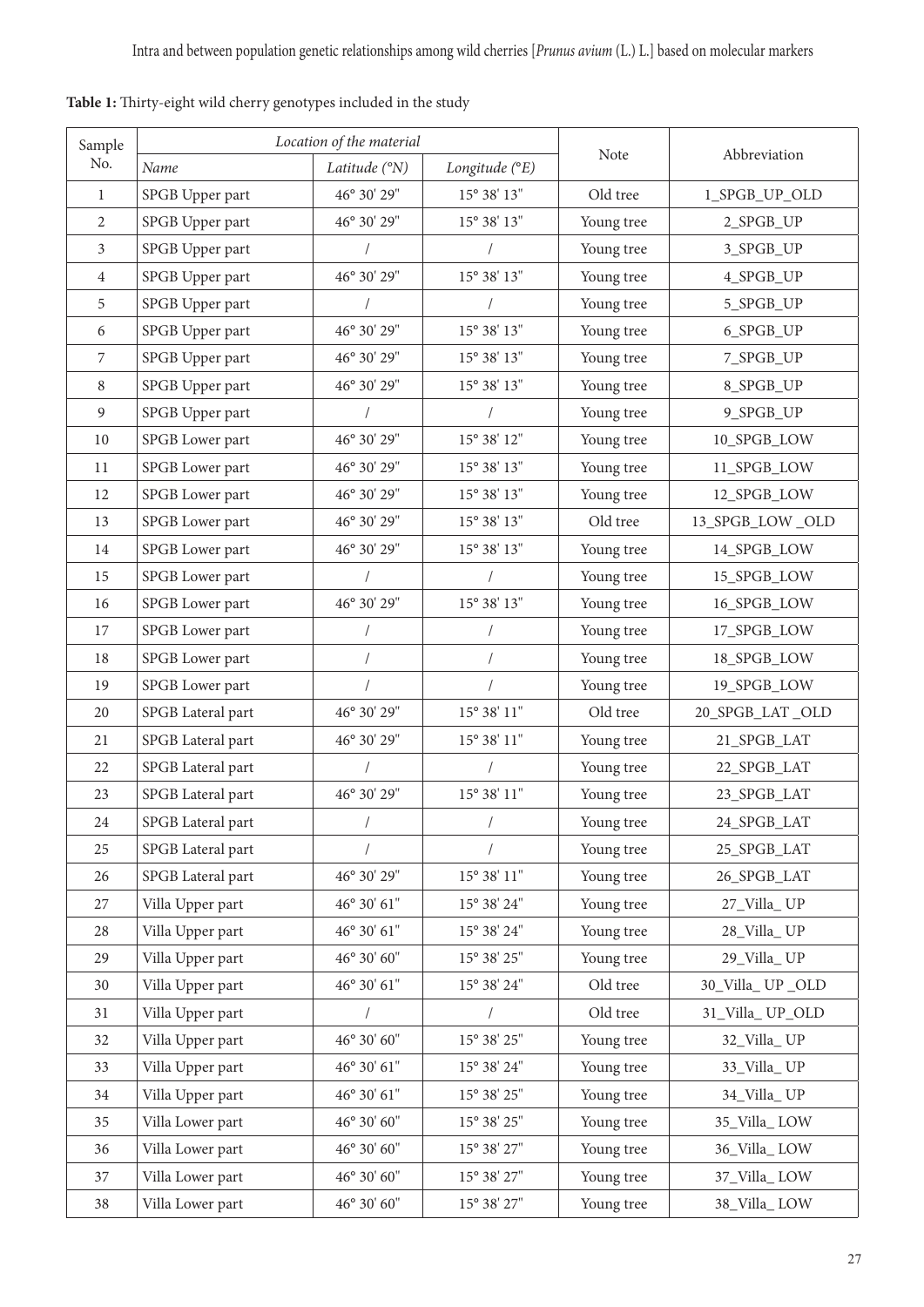frequencies was chosen. The parameter K was set from 1-10 inferred clusters, with 20 independent iterations for each simulation. For each run, 100,000 burn-in periods followed by 750,000 MCMC (Markov Chain Monte Carlo) replicates were applied. The most relevant parameter K for the analysed data was estimated, by calculating ΔK based on the method of Evanno (Evanno et al., 2005), implemented using the Structure Harvester V0.6.94 application (Earl and vonHoldt, 2012).

#### **RESULTS AND DISCUSSION**

#### **Allele length determination**

The microsatellite fragments amplified with three combinations of oligonucleotides enabled discrimination between the analysed genotypes. Examination of electrophoretic curves identified unique combinations of amplified microsatellite markers for each individual plant.

The statistical calculations associated with the SSRmarker system of 38 wild cherry genotypes are presented in Tables 2 and 3. When comparing allele lengths with those published by (Clarke and Tobutt, 2003), base pairs (bp) discrepancies were observed for all three markers: EMPA003, EMPA005, EMPA004 with up to 4, 35 and 36 bp, respectively. Discrepancies in allele length were expected, as these were due to the use of different electrophoretic conditions and systems. Subjective assessment of the lengths of the PCR products may also have a partial effect.

#### **Evaluation of SSR polymorphism**

Three primer pairs produced a total of 19 alleles and an average of 6.3 alleles per locus (Table 2). Because the information value of the locus also depends on the frequency of alleles, we additionally calculated the average number of effective alleles (1.398). The lowest number of alleles was detected on EMPA003 microsatellite locus (3), on EMPA004 locus (7), and the most polymorphic locus was the EMPA005 with 9 alleles. The observed heterozygosity (Ho) values ranged between 0.205 for EMPA003 and 0.718 for EMPA005. Expected heterozygosity (He) ranged from 0.093 for the EMPA003 to 0.412 for the EMPA005.The observed and expected heterozygosity differed for each locus. The highest difference was observed for EMPA004 (0.335) and the lowest for EMPA003 (0.112). On average, heterozygosity at all loci

**Table 2:** Parameters of genetic variability calculated for 38 *P. avium* genotypes: number of alleles (n), effective number of alleles (ne), observed (Ho) and expected (He) heterozygosity

| Locus   | n   | n     | H     | Н     |
|---------|-----|-------|-------|-------|
| EMPA003 | 3   | 1.102 | 0.205 | 0.093 |
| EMPA004 |     | 1.389 | 0.615 | 0.28  |
| EMPA005 | q   | 1.702 | 0.718 | 0.412 |
| Average | 6.3 | 1.398 | 0.684 | 0.262 |

was high (0.684), indicating relatively high variability in wild cherries. Cherries as a botanical species include numerous "wild" genotypes and cultivated varieties that differ in their morphological characteristics, productivity, and adaptation to a certain environment, thus showing high genetic variability (Ivančič, 2002a). The mean value of observed heterozygosity (0.684) differed greatly from the expected heterozygosity  $(0.262)$ .

To facilitate genotyping at each locus, letters were assigned to alleles: the shortest allele at the locus belongs to letter A, the next to B, and so on. At each locus, the number of letters corresponds to the number of different alleles. Genotypes in which only one allele was replicated were assumed to be homozygous for that allele. The highest number of homozygotes was observed at EMPA003 locus, 30 (heterozygotes 8), following by EMPA004 with 14 (heterozygotes 24) and 10 (heterozygotes 28) found at EMPA005 locus (data not shown in the table).

The calculated frequencies of the individual alleles were relatively low, with the exception of some alleles on EMPA004 and EMPA005 loci, which resulted in lower values of calculated effective alleles. The EMPA003 locus has the most commonly represented allele C (175 bp), the EMPA004 locus the E allele (187 bp), and the EMPA005 locus the H allele (255 bp). The frequencies of the individual alleles are shown in Table 3.

**Table 3:** Allele size (bp) and allele frequencies (in parenthesis) of the 38 *P. avium* genotypes at three microsatellite loci

|         | Locus       |             |             |  |  |  |  |  |  |  |  |  |  |
|---------|-------------|-------------|-------------|--|--|--|--|--|--|--|--|--|--|
| Alleles | EMPA003     | EMPA004     | EMPA005     |  |  |  |  |  |  |  |  |  |  |
| A       | 166(0.05)   | 145(0.05)   | 209(0.05)   |  |  |  |  |  |  |  |  |  |  |
| B       | 171 (0.231) | 155 (0.026) | 219(0.05)   |  |  |  |  |  |  |  |  |  |  |
| C       | 175 (0.923) | 159 (0.026) | 239 (0.026) |  |  |  |  |  |  |  |  |  |  |
| D       |             | 181 (0.436) | 241 (0.154) |  |  |  |  |  |  |  |  |  |  |
| E       |             | 187 (0.667) | 245 (0.256) |  |  |  |  |  |  |  |  |  |  |
| F       |             | 189 (0.256) | 247 (0.103) |  |  |  |  |  |  |  |  |  |  |
| G       |             | 191 (0.016) | 253 (0.462) |  |  |  |  |  |  |  |  |  |  |
| H       |             |             | 255(0.513)  |  |  |  |  |  |  |  |  |  |  |
| T       |             |             | 257 (0.077) |  |  |  |  |  |  |  |  |  |  |

#### **Evaluation of genetic relatedness**

Neighbor-Joining tree based on SSR data underlines three main clusters that divide the two analysed populations, SPGB and Vila, into several groups (Figure 1). The SPGB UP subpopulation is quite scattered according to its position in the dendrogram. A group of three genotypes with an interesting connection can be observed in the Cluster I. Samples 1, 6, and 4, of which 1 represents an old tree, are genetically very close to genotype 6, suggesting the possibility that it originated from a seed produced by self-fertilization or hybridization with a genetically highly related genotype, while sample 4 probably represents a hybrid with a genetically distant genotype. Within the cluster II, the attention is drawn to sample pairs 2 and 3 and 7 and 9, where the bootstrap value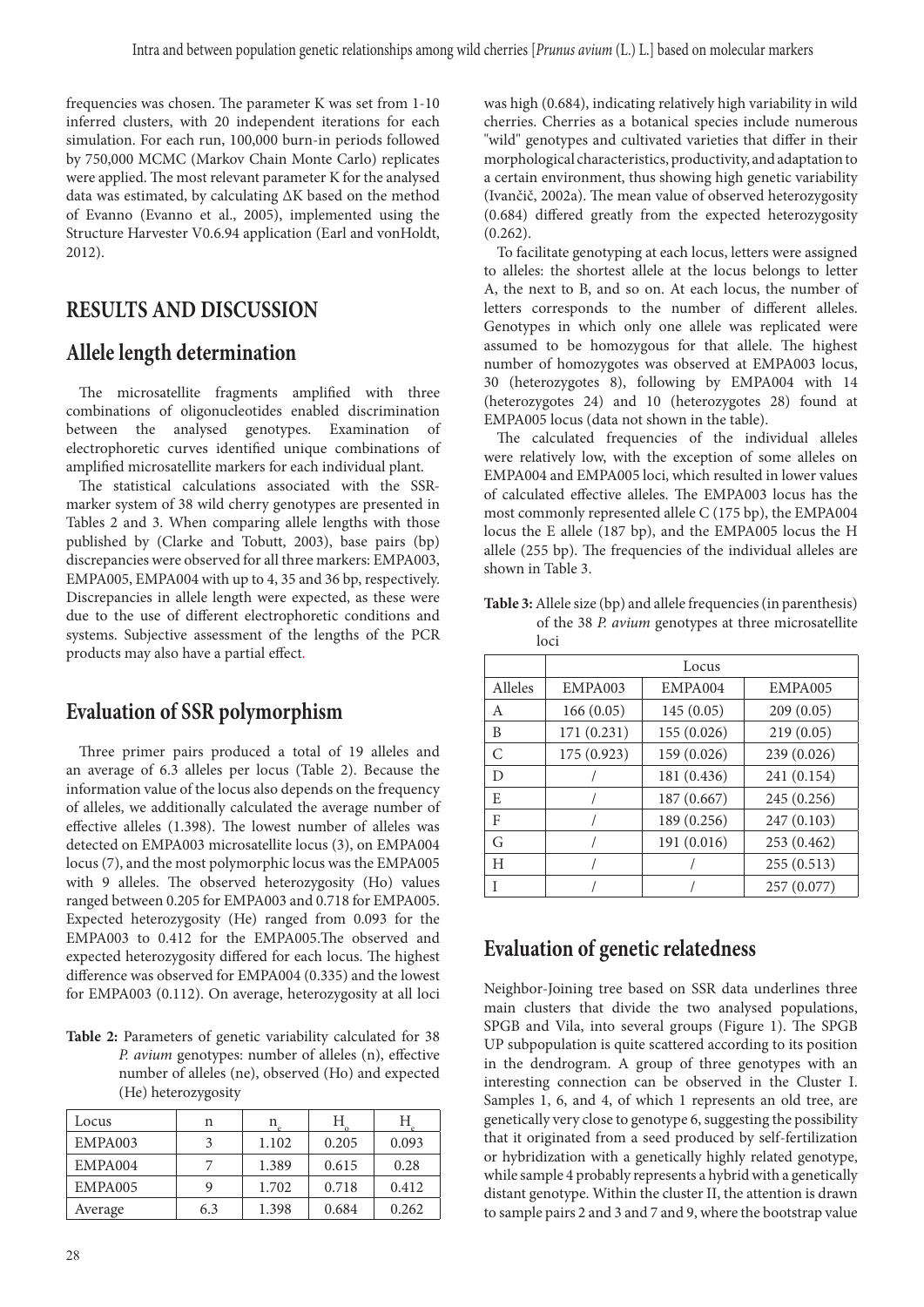

**Figure 1:** Unweighted Neighbor-Joining tree based on dissimilarity matrix calculated from dataset of three SSR loci across 38 *P. avium* genotypes

is 100, indicating that the probability for this distribution is very high. The last genotype (8) from the SPGB UP group can be found in cluster III, which consists of only one sample.

The SPGB LOW subpopulation is uniform as most of the trees (11, 12, 14, 15, 16, 17, 19) are located around sample 13 (old tree). Thus, we can assume that all are descendants of the old tree and originate from self-fertilization or hybridization with a genetically closely related tree. However, further details could not be detected by the used molecular markers. An exception in this group is genotype 18, which seems to be genetically close to the Villa UP subpopulation.

Due to the distance between these two populations, it could be possible that this genotype developed from a seed brought by a bird from the Villa UP location. The SPGB LAT subpopulation is also uniform: the samples are arranged around genotype 20 – an old tree. This can be explained by the specificity of the location. All the genotypes were collected on a large Celtic mound, which is an isolated islet in the middle of the cultivated area. Genetically close to this group, there are also two genotype pairs from the SPGB UP subpopulation. Villa UP subpopulation is divided into two groups. The first group consists of two genotype pairs: sample 30 (probably represents the parental tree) and 27. This group shows to be genetically closer to the Villa LOW. The second group of the Villa UP subpopulation, located in cluster I, is uniform, with the exception of the previously mentioned sample 18 SPGB LOW. The differences between the two groups can be attributed to the probability that two smaller, independent subpopulations were formed within the existing larger population. The Villa LOW subpopulation can be found in cluster II. All four genotypes appear to be genetically close and form a uniform group with no discrepancies.

#### **Genetic structure**

After studying genetic relationships between cherry genotypes from both populations, we examined the structure based on the PCoA (Figure 2). The analyzed SSR profiles revealed results that were consistent with the dendrogram. The Evanno method was implemented to estimate the most relevant parameter K for the Bayesian analysis in order to reveal the strongest level of genetic structure. The maximum value for  $\Delta K$  was calculated for K = 2 (57.37), dividing the material into two groups (Figure 3). The first group (bar plots in white colour) consisted of 19 genotypes and corresponded to the distribution of samples in cluster I. The second group (bar plots in grey colour) comprised 15 genotypes, belonging to the cluster II. Four samples were considered admixed (5 SPGB UP, 10 SPGB LOW, 27 and 30 Villa UP)

#### **CONCLUSIONS**

We tried to determine whether there were differences between the two studied wild cherry populations and if there was a genetic link between them that would reflect genetic similarity among individual genotypes. The genetic analysis included old trees that were presumed to be parental plants, and young plants near these trees that were presumed to be their descendants. Our study showed, that there were differences between the two studied populations except for genotype 18 (SPGB LOW). Although collected from the population in SPGB, the results indicated a relatively close genetic relationship with the Villa population. Within each of the two populations of wild cherry, we noted obvious genetic relatedness, indicating that the individuals are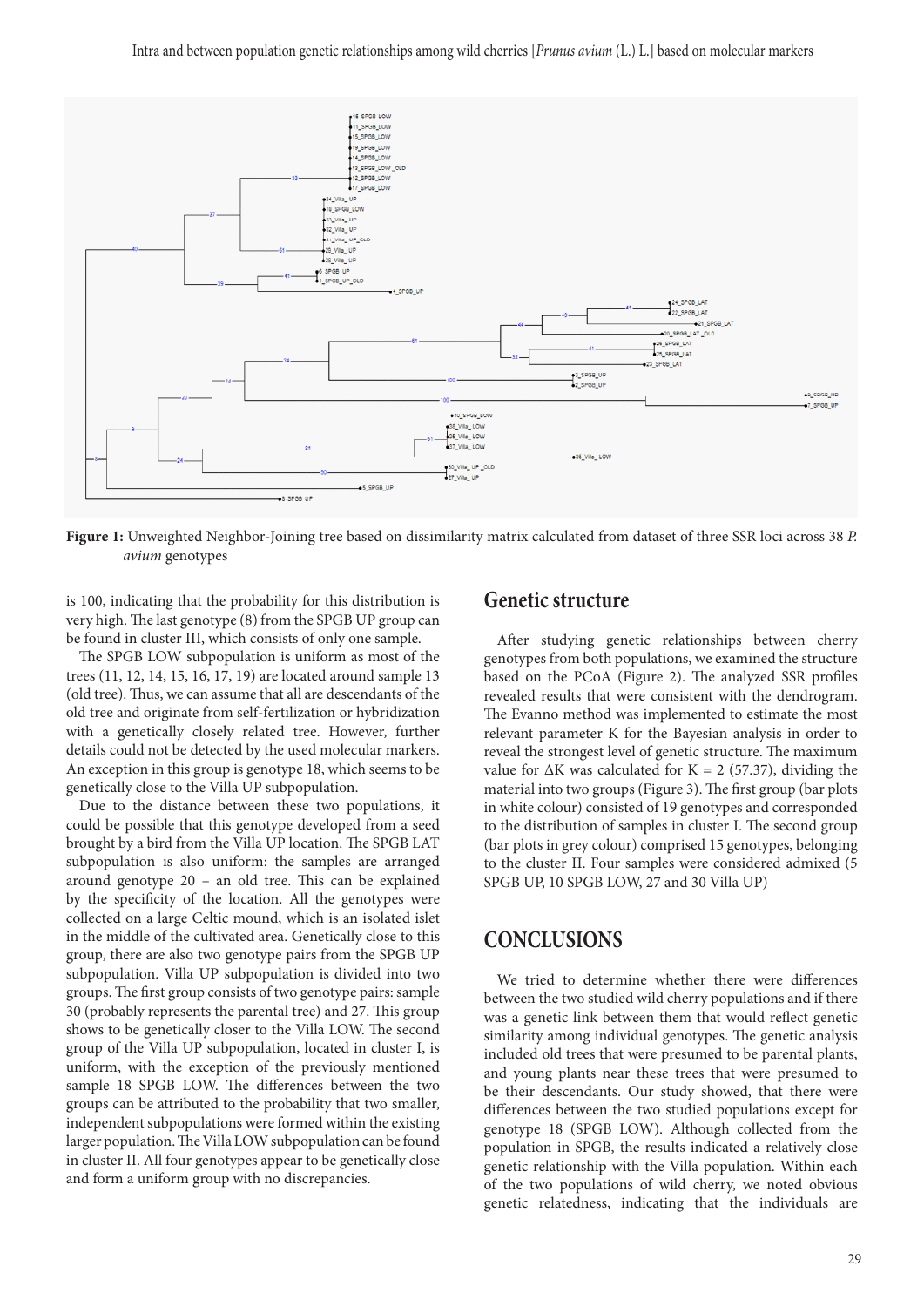Intra and between population genetic relationships among wild cherries [*Prunus avium* (L.) L.] based on molecular markers



**Figure 2:** Distribution of wild cherry genotypes on the first two PCoA axes determined using three SSR loci

|      | ಕ<br>₿<br><b>SPGB</b><br>$\tau$ | SPGB<br>$\sim$ | SPGB<br>ຕ່ | <b>SPGB</b><br>$\mathbf{t}$ | SPGB<br>ທ່ | <b>SPGB</b><br>ഗ' | SPGB<br>∼' | ₿<br>SPGB<br>$\infty$ | ₿<br>SPGB<br>$\infty$ | 9<br>SPGB<br>င္ | ≳<br>Q<br>SPGB<br>Ξ | ≳<br>Q<br>SPGB<br>5 | 2<br>٩<br>SP <sub>GB</sub><br>င္း | SPGB<br>4 | SPGB<br>$\frac{1}{2}$ | Q<br>SPGB<br>'€ | $\overline{\mathsf{C}}$<br>SPGB<br>17 | ⋜<br>q<br>SPGB<br>$\frac{8}{1}$ | ℥<br>SPGB<br>စ္ | 늏<br>SPGB<br>$\overline{5}$ | ۳<br>SPGB<br>21 | ⊢<br>SPGB<br>ଅ | SPGB<br>జ | SPGB<br>Z | SPGB<br>ಙ | SPGB<br>26 | ⋾<br>Villa <sub>.</sub><br>27 | Villa<br>28 | Villa<br>౭ | ō<br>Villa<br>႙ | ۵<br>ಠ<br>Villa<br>$\overline{5}$ | Villa<br>೫ | ⋾<br>Villa<br>జ | €<br>Villa<br>प्त | న్ౖ<br>Villa <sub>.</sub><br>35 | $\frac{8}{2}$<br>Villa<br>36 | $\circ$<br>Villa<br>$\mathbb{Z}$ | NO <sub>T</sub><br>Villa<br>38 |
|------|---------------------------------|----------------|------------|-----------------------------|------------|-------------------|------------|-----------------------|-----------------------|-----------------|---------------------|---------------------|-----------------------------------|-----------|-----------------------|-----------------|---------------------------------------|---------------------------------|-----------------|-----------------------------|-----------------|----------------|-----------|-----------|-----------|------------|-------------------------------|-------------|------------|-----------------|-----------------------------------|------------|-----------------|-------------------|---------------------------------|------------------------------|----------------------------------|--------------------------------|
| 1.00 |                                 |                |            |                             |            |                   |            |                       |                       |                 |                     |                     |                                   |           |                       |                 |                                       |                                 |                 |                             |                 |                |           |           |           |            |                               |             |            |                 |                                   |            |                 |                   |                                 |                              |                                  |                                |
| 0.80 |                                 |                |            |                             |            |                   |            |                       |                       |                 |                     |                     |                                   |           |                       |                 |                                       |                                 |                 |                             |                 |                |           |           |           |            |                               |             |            |                 |                                   |            |                 |                   |                                 |                              |                                  |                                |
| 0.60 |                                 |                |            |                             |            |                   |            |                       |                       |                 |                     |                     |                                   |           |                       |                 |                                       |                                 |                 |                             |                 |                |           |           |           |            |                               |             |            |                 |                                   |            |                 |                   |                                 |                              |                                  |                                |
| 0.40 |                                 |                |            |                             |            |                   |            |                       |                       |                 |                     |                     |                                   |           |                       |                 |                                       |                                 |                 |                             |                 |                |           |           |           |            |                               |             |            |                 |                                   |            |                 |                   |                                 |                              |                                  |                                |
| 0.20 |                                 |                |            |                             |            |                   |            |                       |                       |                 |                     |                     |                                   |           |                       |                 |                                       |                                 |                 |                             |                 |                |           |           |           |            |                               |             |            |                 |                                   |            |                 |                   |                                 |                              |                                  |                                |
| 0.00 |                                 |                |            |                             |            |                   |            |                       |                       |                 |                     |                     |                                   |           |                       |                 |                                       |                                 |                 |                             |                 |                |           |           |           |            |                               |             |            |                 |                                   |            |                 |                   |                                 |                              |                                  |                                |



genetically similar. We also observed a relatively high level of genetic uniformity within the studied populations. Based on the analysis, we can conclude that some of our groups were uniform, which is especially evident in the three subpopulations: SPGB LOW, SPGB LAT and Villa LOW. Wild cherry populations contain many different genotypes, which enables more efficient random mating and consequently high vitality. Populations are not reproductively isolated. The study shows that there is some "communication" between them (the example is genotype 18 (SPGB LOW). Due to a relatively short distance between our two studied populations, it could be concluded that they are just subpopulations of a larger population that covers an area of several square kilometers.

#### **ACKNOWLEDGEMENTS**

We would like to express our gratitude to prof. dr. Anton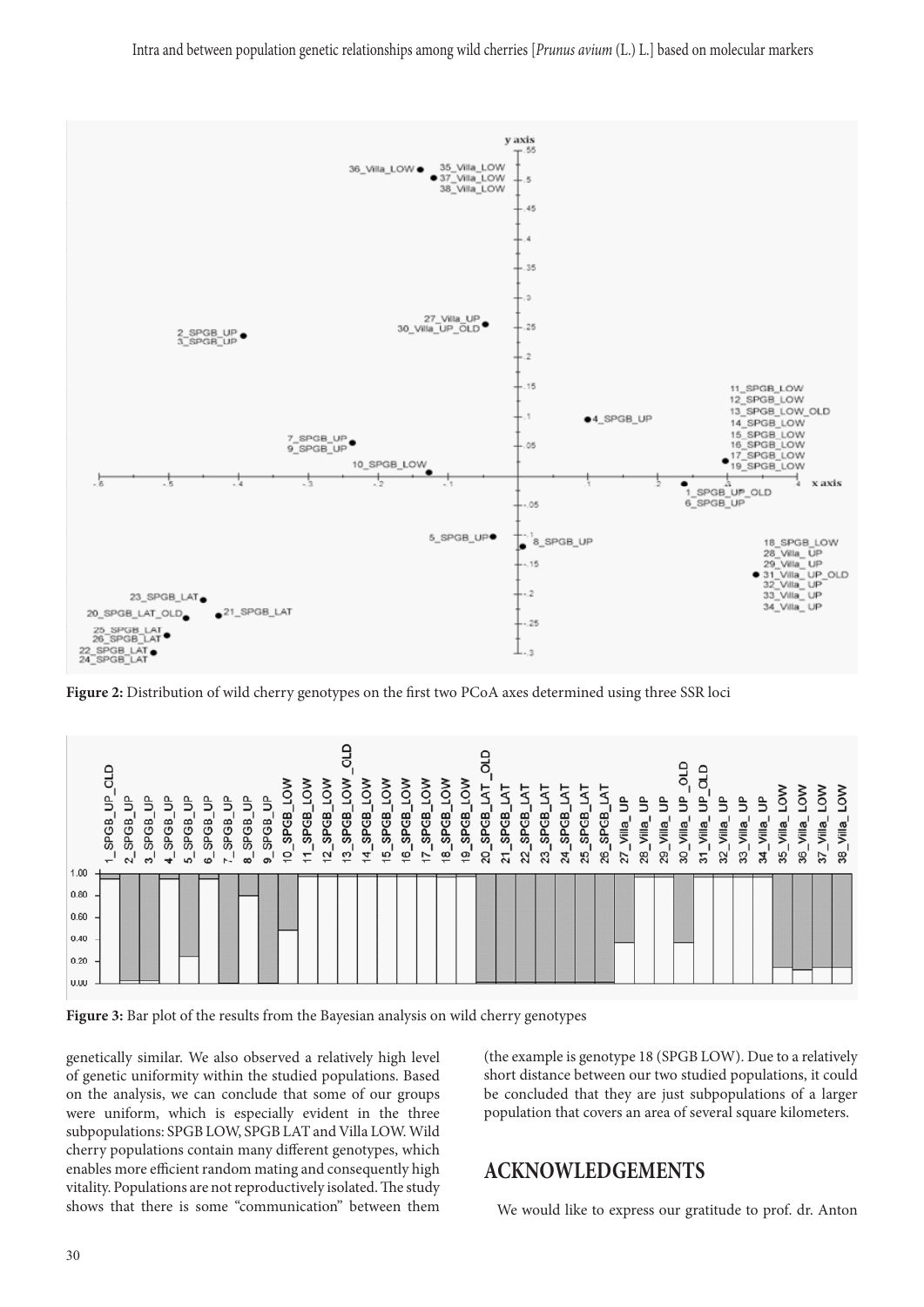Ivančič for monitoring the work, sampling assistance and expert advice with the experiments.

#### **REFERENCES**

- 1. Aka Kacar, Y., Iezzoni, A., & Çetiner, S. (2005). Sweet cherry cultivar identification by using SSR markers. *Journal of Biological Sciences*, *5*, 616-619.
- 2. Antić, M., Kajkut Zeljković, M., & Đurić, G. (2020). Diversity assessment of wild cherry germplasm by using RAPD markers. *Bulgarian Journal of Agricultural Science*, *26*, 404-408.
- 3. Chin, S. W., Shaw, J., Haberle, R., Wen, J., & Potter, D. (2014). Diversification of almonds, peaches, plums and cherries - molecular systematics and biogeographic history of *Prunus* (*Rosaceae*). *Molecular Phylogenetics andEvolution*, *76*, 34- 48. Retrieved from: https://doi.org/10.1016/j. ympev.2014.02.024
- 4. Clarke, J. B., & Tobutt, K. R. (2003). Development and characterization of polymorphic microsatellites from Prunus avium 'Napoleon'. *Molecular Ecology Notes*, *3*(4), 578-580. Retrieved from: https://doi.org/ https://doi.org/10.1046/j.1471-8286.2003.00517.x
- 5. Crane, M. B., & Lawrence, W. J. C. (1928). Genetical and cytological aspects of incompatibility and sterility in cultivated fruits. *Journal of Pomology and Horticultural Science*, *7*(3), 276-301. Retrieved from: https://doi.org/10.1080/03683621.1928.11513345
- 6. De Rogatis, A., Ferrazzini, D., Ducci, F., Guerri, S., Carnevale, S., & Belletti, P. (2013). Genetic variation in Italian wild cherry (*Prunus avium* L.) as characterized by nSSR markers. *Forestry: An International Journal of Forest Research*, *86*(3), 391-400. Retrieved from: https://doi.org/10.1093/ forestry/cpt009
- 7. Doyle, J. J., & Doyle, J. L. (1987). A rapid DNA isolation procedure for small amounts of fresh leaf tissue. *Phytochemical Bulletin,*19 (1), 11-15.
- 8. Earl, D. A., & von Holdt, B. M. (2012). STRUCTURE HARVESTER: a website and program for visualizing STRUCTURE output and implementing the Evanno method. *Conservation Genetics Resources*, *4*(2), 359-361. Retrieved from: https://doi.org/10.1007/ s12686-011-9548-7
- 9. Evanno, G., Regnaut, S., & Goudet, J. (2005). Detecting the number of clusters of individuals using the software structure: a simulation study. *Molecular Ecology*, *14*(8), 2611-2620. Retrieved from: https:// doi.org/10.1111/j.1365-294X.2005.02553.x
- 10. Hormaza, J. I. (2002). Molecular characterization and similarity relationships among apricot (*Prunus armeniaca* L.) genotypes using simple sequence repeats. *Theoretical and Applied Genetics, 104*(2-3), 321-328. Retrieved from: https://doi.org/10.1007/ s00122010068
- 11. Horvath, A., Balsemin, E., Barbot, J.-C., Christmann, H., Manzano, G., Reynet, P., Laigret, F., & Mariette, S. (2011). Phenotypic variability and genetic

structure in plum (*Prunus domestica* L.), cherry plum (*P. cerasifera* Ehrh.) and sloe (*P. spinosa* L.). *Scientia Horticulturae*, *129*(2), 283-293. Retrieved from: https://doi.org/10.1016/j.scienta.2011.03.049

- 12. Ivančič, A. (2002a). *Hibridizacija pomembnejših rastlinskih vrst*. Faculty of Agriculture and Life Sciences.
- 13. Ivančič, A. (2002b). *Osnove rastlinske hibridizacije*. Faculty of Agriculture and Life Sciences.
- 14. Jarni, K., De Cuyper, B., & Brus, R. (2012). Genetic variability of wild cherry (*Prunus avium* L.) seed stands in Slovenia as revealed by nuclear microsatellite loci. *Plos One*, *7*(7), e41231-e41231. Retrieved from: https://doi.org/10.1371/journal. pone.0041231
- 15. Kazija, D. H., Jelačić, T., Vujević, P., Milinović, B., Čiček, D., Biško, A., Pejić, I., Šimon, S., Žulj Mihaljević, M., Pecina, M., Nikolić, D., Grahić, J., Drkenda, P., & Gaši, F. (2014). Plum germplasm in Croatia and neighboring countries assessed by microsatellites and DUS descriptors. *Tree Genetics & Genomes*, *10*(3), 761-778. Retrieved from: https:// doi.org/10.1007/s11295-014-0721-5
- 16. Mnejja, M., Garcia-Mas, J., Howad, W., Badenes, M. L., & Arús, P. (2004). Simple-sequence repeat (SSR) markers of Japanese plum (*Prunus salicina* Lindl.) are highly polymorphic and transferable to peach and almond. *Molecular Ecology Notes*, *4*(2), 163- 166. Retrieved from: https://doi.org/10.1111/j.1471- 8286.2004.00603.x
- 17. Perrier, X., & Jacquemoud-Collet, J. P. (2006). DARwin software. Cirad, France.
- 18. Pritchard, J. K., Stephens, M., & Donnelly, P. (2000). Inference of population structure using multilocus genotype data. *Genetics*, *155*(2), 945. DOI: 10.1093/ genetics/155.2.945
- 19. Schueler, S., Tusch, A., Schuster, M., & Ziegenhagen, B. (2003). Characterization of microsatellites in wild and sweet cherry (*Prunus avium* L.) - Markers for individual identification and reproductive processes. *Genome*, *46*, 95-102. Retrieved from: https://doi.org/10.1139/g02-107
- 20. Smole, J. (2000). *Češnje in višnje, pridelovanje in uporaba*. Kmečki glas.
- 21. Vaughan, S. P., Cottrell, J. E., Moodley, D. J., Connolly, T., & Russell, K. (2007). Distribution and fine-scale spatial-genetic structure in British wild cherry (*Prunus avium* L.). *Heredity*, *98*(5), 274-283. Retrieved from: https://doi.org/10.1038/ sj.hdy.6800935
- 22. Wagner, H. W., & Sefc, K. M. (1999). *IDENTITY 1.0*., University of Agricultural Sciences, Vienna, Austria.